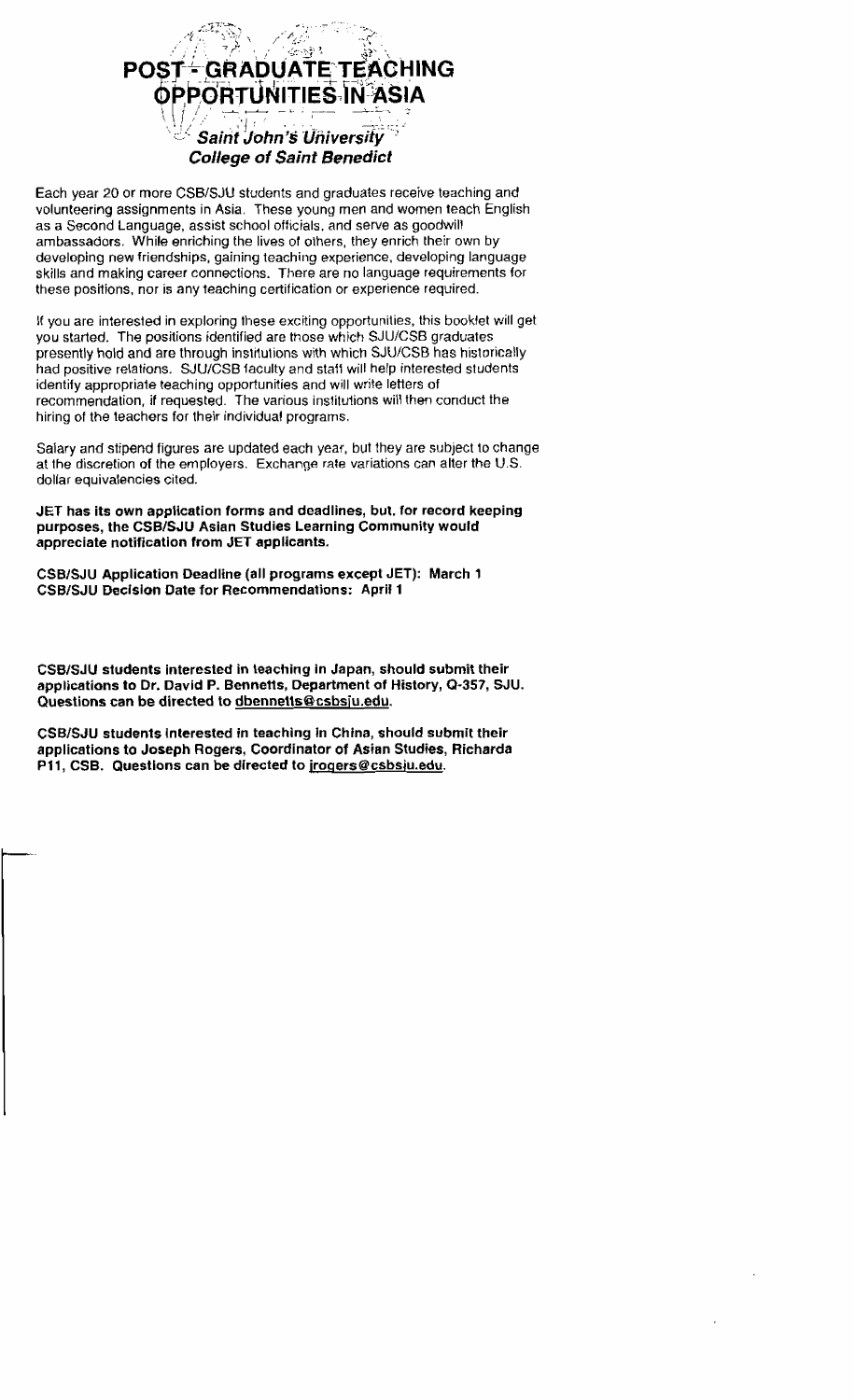## **ORDEN BUNKA CENTER (Private Conversation School) Tsu City. Japan**

Program runs from July to June of the next year.

**Job Description:** Primary responsibilities include planning and delivering lessons, interviewing prospective students, attending staff meetings and organizing social events. Teaching is primarily English conversation and student audience ranges from pre-school to adult learners. Teachers are encouraged and trusted to be creative and independent.

**Orientation:** Several **days at** OBC prior to teaching start date.

**Financial:** Housing provided. **\$25,000** average annual salary.

**Health Insurance:** Provided **by** employer, may be supptemented by employee insurance.

**Transportation:** Return airfare provided by employer. Ground transportation to and trom site provided **by** employer.

**Application Deadllne:** February **21.** Candidates may request an application form by contacting Carl Schlueter at **cschlueter@csbsiu.edu.** 

## **ENGLISH TUTOR AND EDUCATIONAL ASSISTANT BUNKYO GAKUIN UNIVERSITY, TOKYO, JAPAN**

Program normally runs from mid-September through the end of March.

**Job Description:** Assisting **BGU faculty** in English language courses, tutoring BGU students, staffing the English Chat Lounge, and assisting BGU staff in a variety of academic enterprises. BGU has been a collaborative partner of CSB/SJU for 15 years and is the host institution for the CSBISJU **study** abroad program in Japan.

**Orientation:** Approximately one **week** orientation at BGU and by BGU staff.

Financial: Monthly net salary of \$1,260. On-campus housing with cooking facilities provided.

**Health insurance:** Provided by employer.

Transportation: \$700 airfare allowance. Ground transportation to and from campus is provided by employer. Several excursions provided by employer.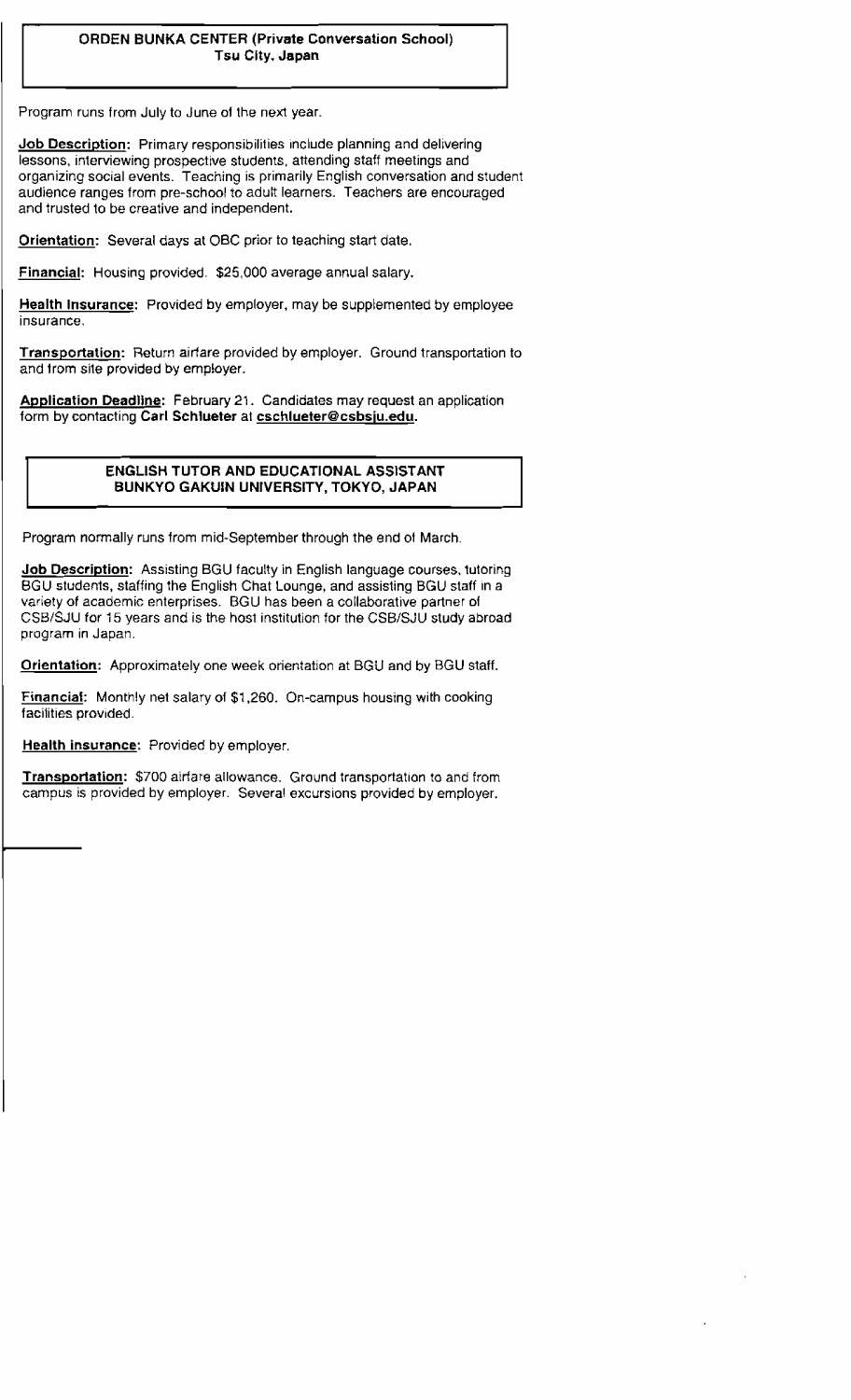#### **ENGLISH LANGUAGE TEACHING POSITION AT SHOKAGU JR** & **SR HIGH SCHOOLS OKINAWA, JAPAN**

Program runs from August to July of the following year. Renewabie for one year.

**Job Description:** Teaching Assistant in English language and American culture classes at the Junior or Senior High School **level.** Involvement in extra-curricular activities appreciated, but optional. Shogaku High School is a long-time collaborative partner of both **CSBlSJU** and Saint John's Prep School.

**Orientation:** One week in Okinawa before classes begin.

**Financial:** Housing or housing stipend provided by employer. Approximately \$20,000 annual salary. Additional compensation for extra-curricular involvement.

**Health Insurance:** Provided **by** employer.

**Transportation:** Airfare subsidy provided by employer. Ground transportation to and from campus is provided by employer.

## **SOUTHWEST UNIVERSITY TEACHING PROGRAM**

Program runs from late **August** to July of the following year.

**Job Description:** Teaching English conversation and American culture classes to students at Southwest University. Southwest University is the host institution for CSB/SJU study abroad program.

**Orientation: Week** long orientation at host campus.

**Financial:** Housing **provided by** employer; monthly salary; \$2,200 travel allowance for one year.

**Health Insurance:** Provided by employer.

**Travel:** Airfare to China paid by employee; return airlare paid by employer. Ground transportation to campus provided by employer.

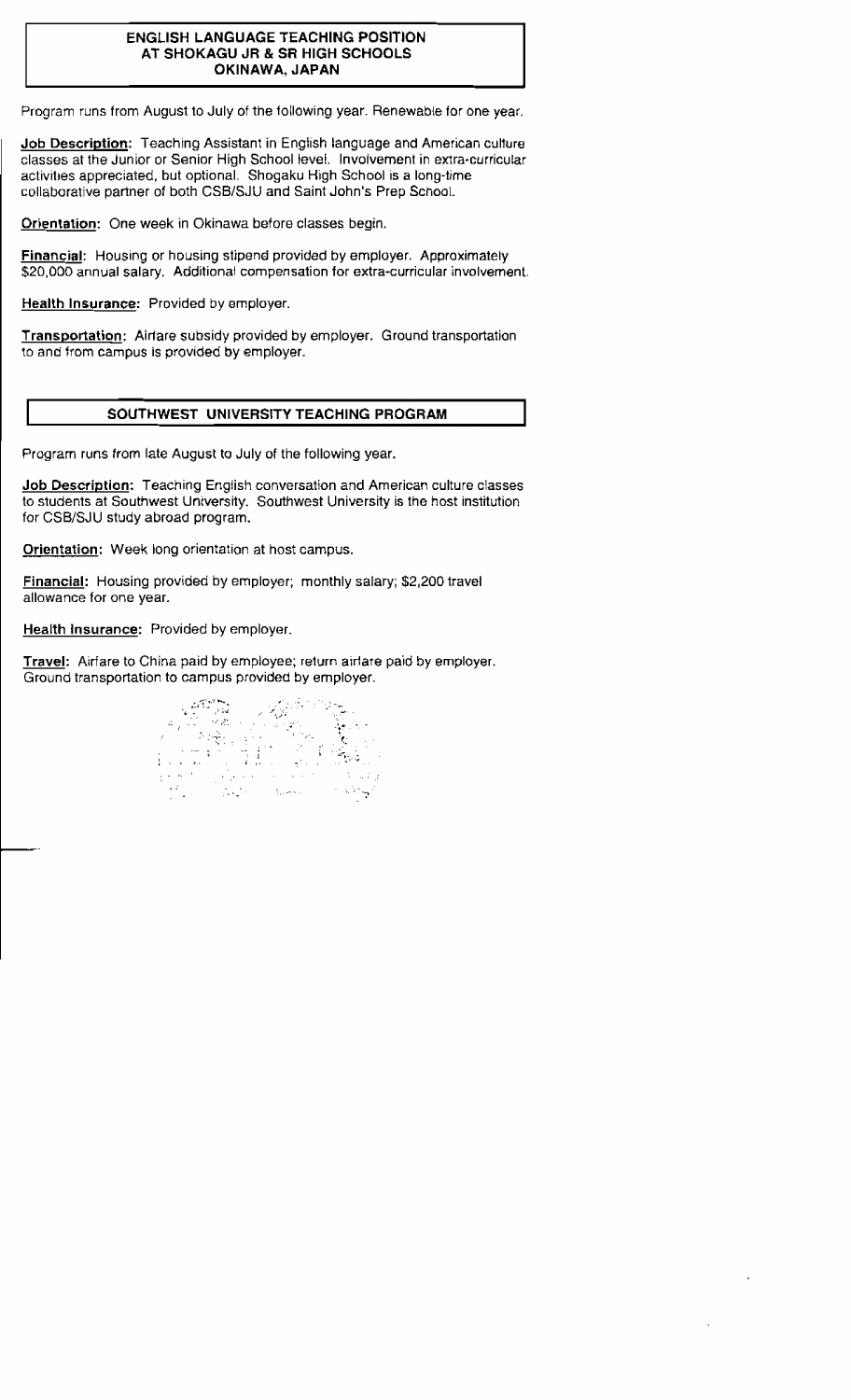## I **JAPAN EXCHANGE AND TEACHNG [JET) PROGRAM**

Program runs from July to June of the following Year. Renewable.

**Job Descriation:** Assist English language teachers in primary and **secondary**  school classes. **Assist** in the training of Japanese English teachers. Perform other cultural exchange related activities.

**Orientation:** One week **of** orientation in Tokyo before departure to assignment.

**Financial:** Housing **provided by** JET; \$30,000 annual salary.

**Health Insurance:** Provided by JET

**Travel:** Roundtrip airfare **paid** by JET

**Application Timetable:** Application Deadline, December 4,2006. Interviews, mid to late February. Notification of Acceptance, April.

Applications available at www.us.emb-japan.go.jp

**"Note: CSBlSJU don't have an official collaborative relationship with JET, but CSBlSJU graduates have had a very high success rate for acceptance.** 

### **Xtamen Universitv. Xiamen. China**

Program runs from October I through July 31 of the following year

**Job Description:** Teaching **oral** English to first year students through the English Department at Xiamen University's Zhangzhou campus.

**Orientation: Week long** orientation at host campus.

**Financial:** \$560-\$600 monthly salary; \$1 60 monthly housing stipend.

**Health Insurance:** Paid **by the** employer

**Travel:** Airfare to China paid by the employee; travel reimbursement lrom the employer for up to \$1 000 if employee completes contract.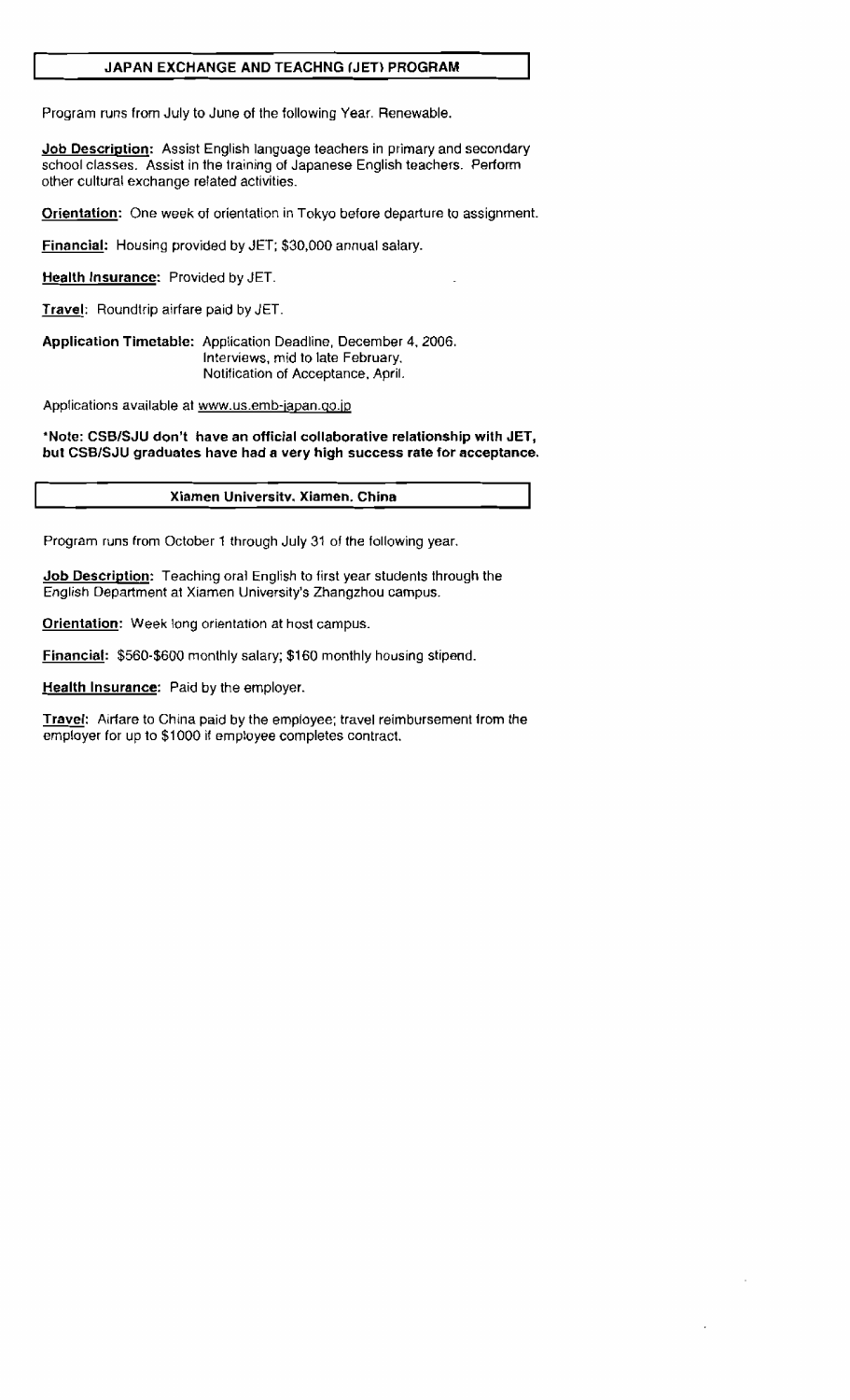# **TEACHING IN ASIA COVER SHEET** & **INSTRUCTIONS**

Students requesting a recommendation from the CSB/SJU Asian Studies Learning Community (ASLC) must submit this cover sheet accompanied by a letter expressing your interest and qualifications. The letter must include your reasons for wanting the position and why you think you are a strong candidate. Where applicable, you should mention appropriate curricular and co-curricular activities, travel and/or study abroad, language training, on or off campus employment experiences, teaching-related experiences, etc. Cover sheet and letter **must** be submitted to Dr. David P. Bennetts, **0-357**  by March I, **2007.** 

\*\*Students not requesting a recommendation are not required to submit this material, but the ASLC would appreciate receiving the prioritized interest list for record keeping purposes and to assist you with post-appointment matters such as English as a Second Language workshops and visa applications.

| Campus Phone: _______________ Home Phone: __________                                      |  |
|-------------------------------------------------------------------------------------------|--|
|                                                                                           |  |
|                                                                                           |  |
|                                                                                           |  |
| the control of the control of the control of the control of the control of the control of |  |
|                                                                                           |  |

Please turn *over*